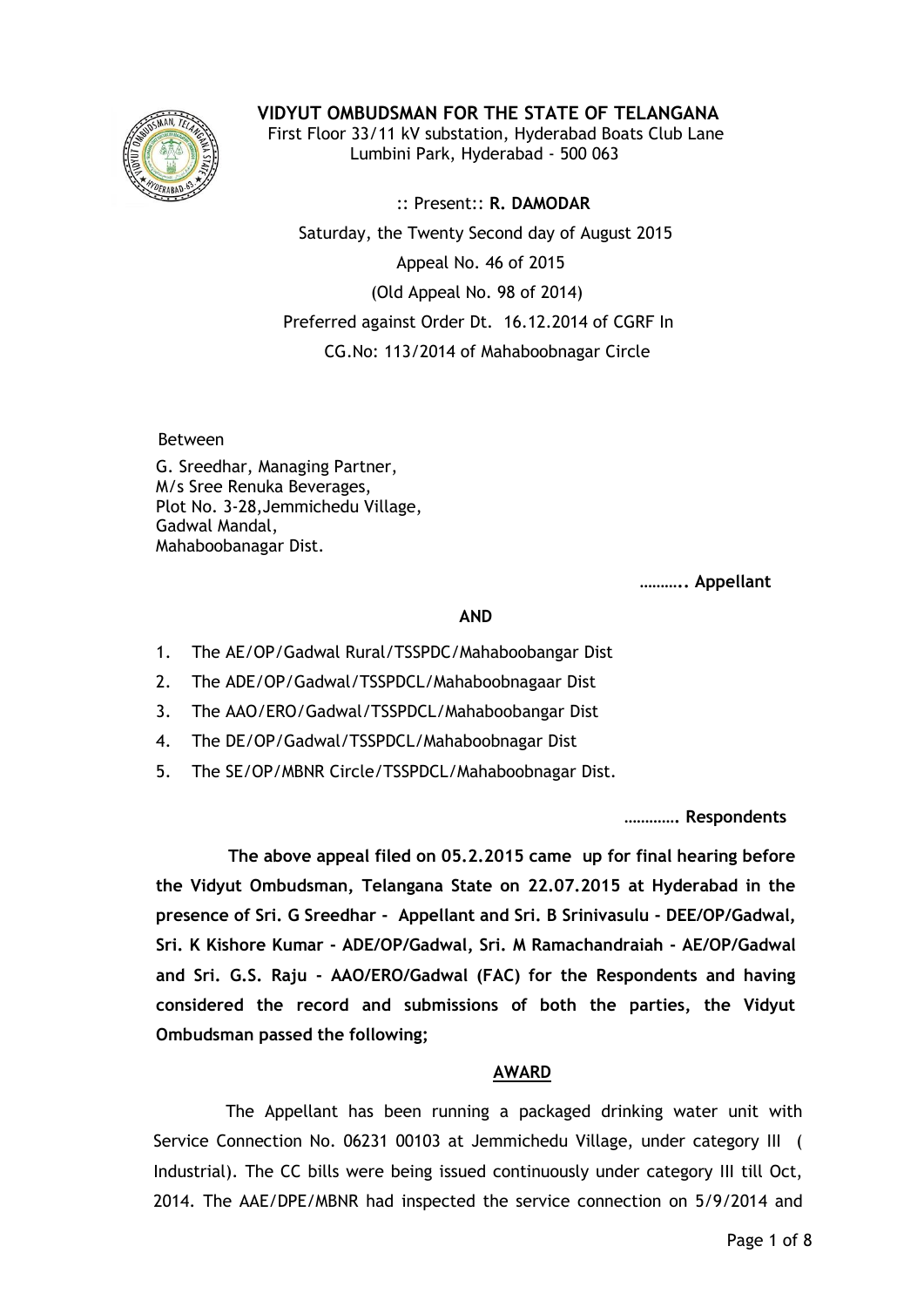issued an assessment order stating that the unit has to be billed under Category II (Commercial) instead of Category III (Industrial) for payment of Rs 2,76,920/- . The Appellant claimed that the Respondents should be directed to bill the service under Category III (Industrial) only.

2. Before the CGRF, the Respondent No.3 filed a reply stating that the service connection originally was released under LT Category III (Industrial) on 31/7/1989 with a Contracted load of 28 HP in favour of M/s Shanthi Ice Factory, Zamched village in Gadwal Rural. The assessment notice regarding back billing and change of category was served on the Appellant by the operations wing on 30/10/2014. The owner of the service connection was later changed in favour of M/s Sree Renuka Beverages Industries (The Appellant) which has been running a mineral water plant with the service connection.

3. According to the Respondent No.3, the CGM,Commercial & RAC,TSSPDCL had issued orders instructing that the service connections to the water purifying/treatment plants should be released under LT Category II (Commercial) only. As a result, AAE/DPE/MBNR who inspected the Appellant unit, issued backbilling assessment notice dt.5.9.2014 changing the Category of the Appellant unit from LT III(Industrial) to LT II (Commercial).

4. After hearing both sides and on consideration of the material on the record, the CGRF observed that the Appellant's unit is a "Water purifying/treatment plant" which is not clearly mentioned in the Tariff Order. On the question whether the water purifying plant would fall under the Category II or Category III, CGRF had directed the Appellant to approach DEE/OP - Respondent No.4 or SE/OP/ Respondent No.5 regarding back billing and further directed the Appellant to approach ERC to get clarification regarding the Category of the service connection as to whether it is LT III (Industry) or LT II (Commercial).

5. Aggrieved and not satisfied with the relief granted in the impugned orders, the Appellant preferred the present Appeal.

6. ADE/Elect/OP/TSSPDCL, Gadwal, Mahabubnagar Circle filed a report stating that originally the service connection was released in Category III on 31/7/1989 in the name of M/s Shanthi Ice Factory and now the Appellant has been running a mineral water plant. He further stated that in view of the clarification regarding water purifying or treatment plants by way of a Memo dt. 7.8.2012 issued by the CGM/COMM & RAC, CPDCL, it was AAE/DPE/MBNR who inspected the premises of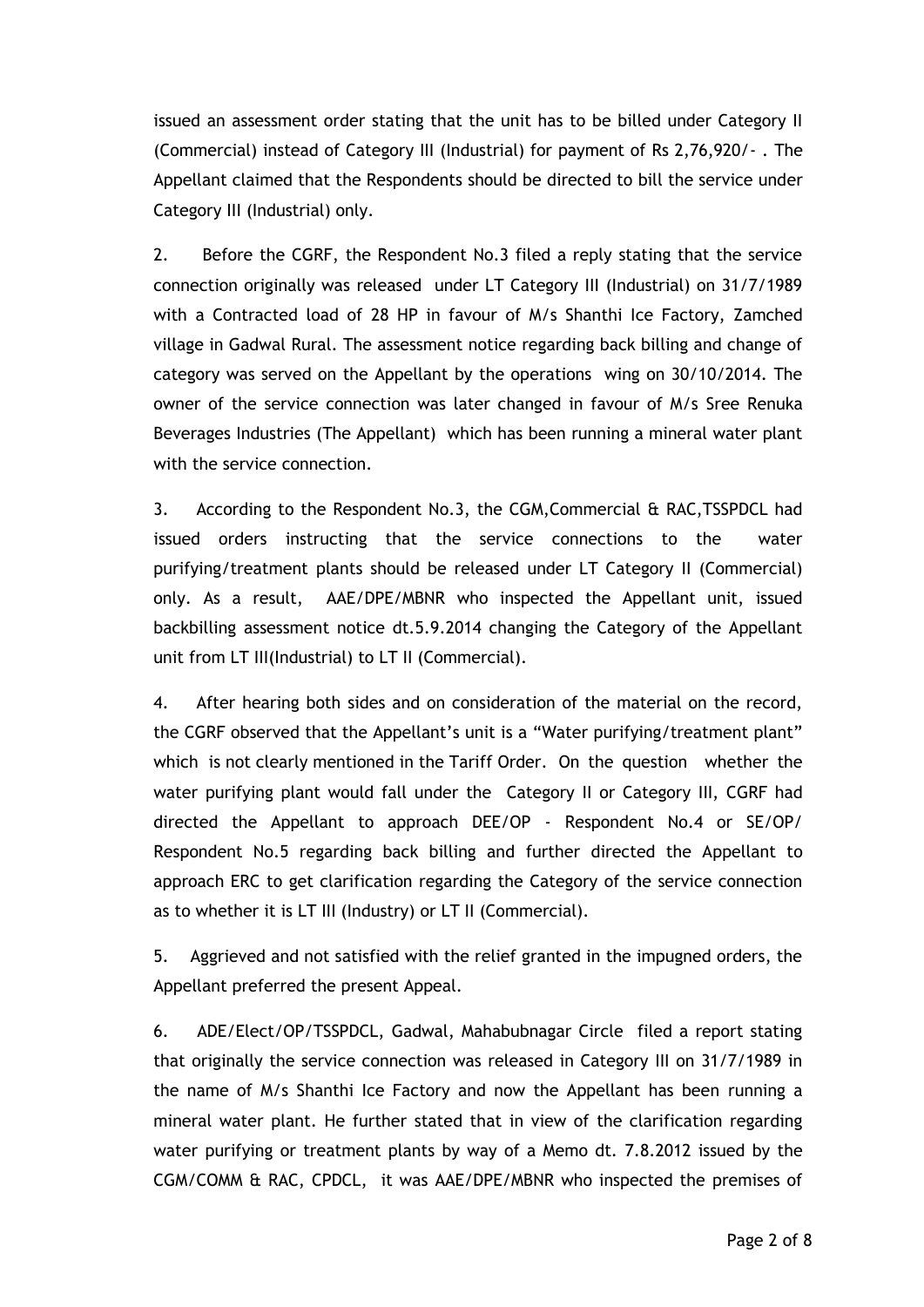the Appellant, booked a back billing case on the basis that the service connection ought to have been released under LT Category II (Commercial) only.

## 7. **Arguments heard**.

8. Efforts made to get the matter settled by mediation were not successful. Therefore, the matter is being disposed off on merits.

- 9. The points for determination are:
	- i) Whether the impugned orders are liable to be set aside?
	- ii) Whether the water purifying/treatment plants fall within the purview of Category III(Industrial) or Category II (Commercial) as per the clarification given by ERC?
	- III) Whether back billing resorted to by the Respondents is as per the provisions of GTCS?
- 10. **POINTS 1 to 3.**

11. Admittedly, the Service Connection No. 0623100103 of the Appellant was being run under LT Category III (Industrial) manufacturing packaged drinking water and CC bills were being issued under LT Category III till October, 2014. On 5/9/2014 AAE/DPE/MBNR had inspected the service and issued a back billing assessment order demanding payment of Rs 2,76,920/- after the CGM,COMM & RAC,TSSPDCL issued a clarification vide memo dt. 7.8.2012. This is opposed by the Appellant on the ground that the Appellant unit has been engaged in manufacturing mineral water and it is an industry. In support of such claim, the Appellant filed an acknowledgement in FORM No. MICRO 2 from the department of Industries, Government of Andhra Pradesh dt. 19.12.2006 to say that the appellant is a packaged drinking water manufacturing enterprise, a registration certificate issued by the Government of Andhra Pradesh under the Food Safety and Specifications Act, 2006 stating that the Appellant is a food business operator, a copy of license issued by BIS showing that the Appellant was issued a license to manufacture packaged drinking water other than mineral water and a renewal certificate dt. 6.9.2013, a certificate of registration for ISO 9001/2008 with accredition No. 10918 by beaurau of international quality standard PTE.Ltd with a covering letter to show that the Appellant has been making packaged drinking water. The Appellant explained the process of making packaged drinking water at the unit to the effect that the groundwater is extracted and processed through reverse osmosis process etc and therefore the unit is an industry and it should be treated as a category III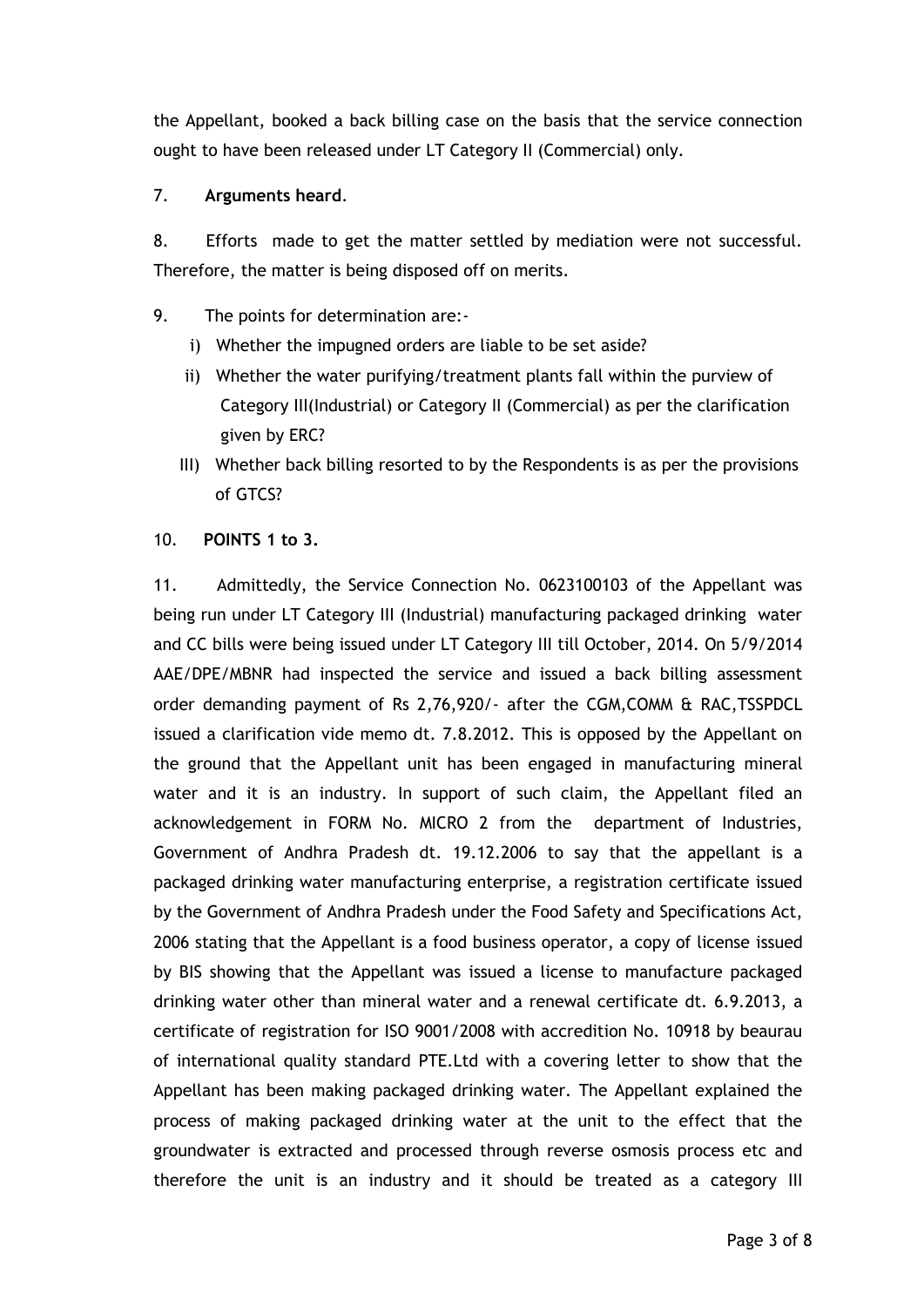(Industrial) consumer and not category II (Commercial) consumer and billed as such.

12. The Appellant relied on orders dt. 11.11.2014 in Appeal No. 59 of 2014 in support of the claim that the unit should be treated as a consumer under Category III (Industrial) and billed as such. In the cited decision, after considering the material on record, the learned Vidyut Ombudsman for the states of Andhra Pradesh & Telangana had set aside the memo of CGM,Commercial dt.7.8.2012 advising the Respondents under the Appeal that the water purifying plants should be released under LT Category II only on the ground that it is ERC which has the power to classify the consumers by virtue of Subsection 3 of section 62 of the Electricity Act, 2003 and directed the Respondents therein that they should withdraw the backbilling assessments, in support of the present case.

13. The Appellant also had relied on the decisions of CGRF, APEPDCL, Visakhapatnam dt 28.3.2013 in CG No. 710-714/2012-2013 of E.G Dist, Orders dt. 31.10.2013 of CGRF in CG No.1132/2013-14 of Ranga Reddy East circle , Orders dt. 16.12.2013 of CGRF in CG No. 187 OF 2013 of Kurnool circle and orders of CGRF, Kurnool Circle in CG.No. 188 of 2013 dt 16.12.2013 directing the complainants therein to be treated as consumers under LT Category III only until clarification is issued by ERC in support of its case. The Appellant claims that since this clarification is not given by ERC, the Appellant should be treated as a consumer under the Category III and the back billing should be set aside.

14. In the impugned orders, CGRF gave a free advice to the Appellants to approach ERC for clarification in the matter, instead of CGRF itself of the discom taking the initiative and getting the clarification.

15. By orders dt 11.11.2014 in Appeal No. 59 of 2014, the learned Vidyut Ombudsman rightly held that neither the CGM Commercial nor anybody other than ERC has any power to classify the consumers into various categories and it is the statutory duty of ERC by virtue of Subsection 3 of Section 62 of the Electricity Act, 2003 to classify consumers into categories and the said provision is extracted hereunder for clarity:

"The Appropriate Commission shall not, while determining the tariff under this Act, show undue preference to any consumer of electricity but may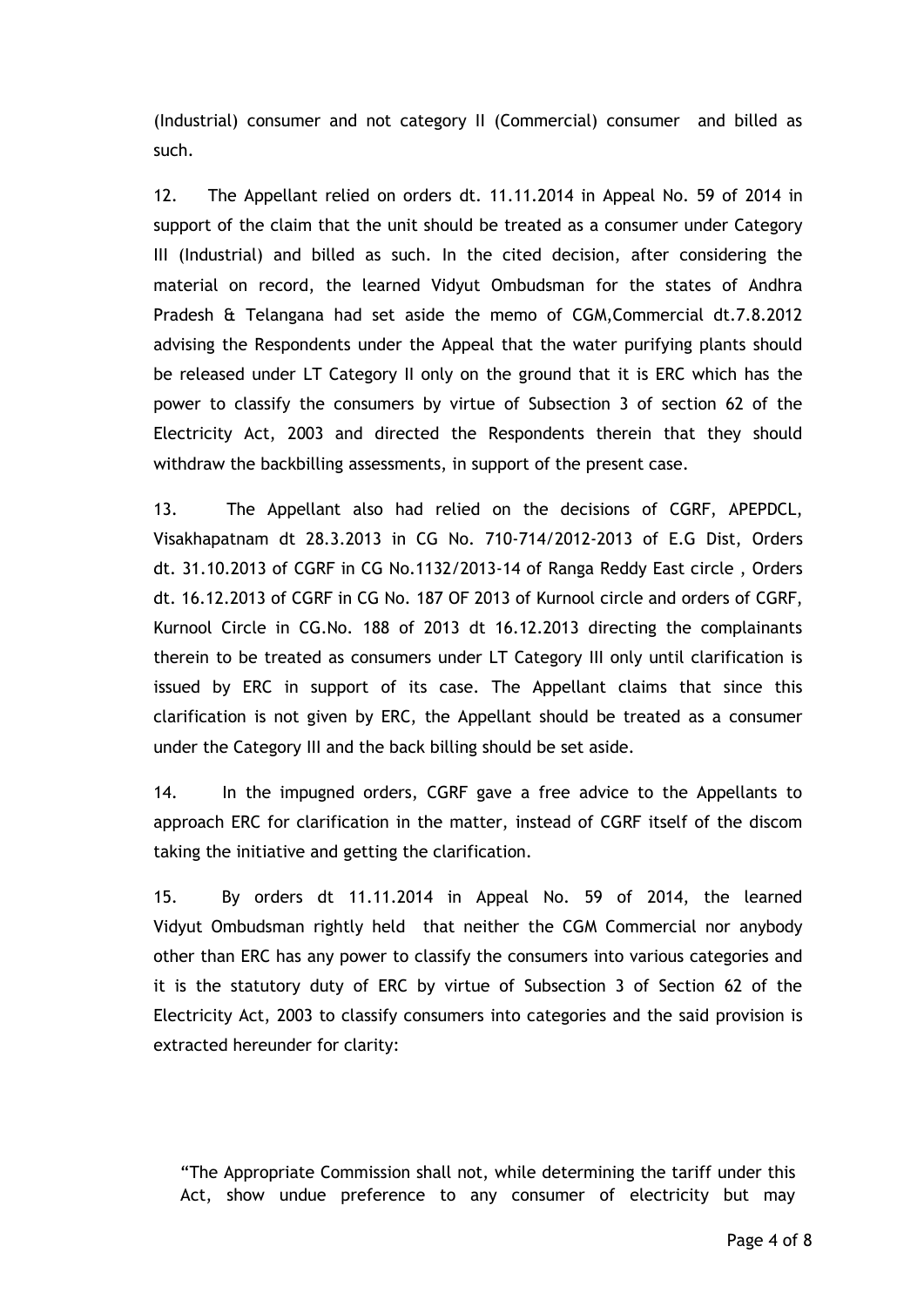differentiate according to the consumer's load factor, power factor, voltage, total consumption of electricity during any specified period or the time at which the supply is required or the geographical position of any area, the nature of supply and the purpose for which the supply is required".

16. It is clear from the above provision, that the ERC alone has the authority to classify consumers into various categories and not the discoms or any other authority, much less the CGM/Commercial.

17. The Appellant further contended that the unit is SSI and it has been extracting groundwater and processing it and therefore, it is an industrial unit and that it has been processing water by being a consumer of Category III since 2006, and that In the beginning, it was an ice manufacturing factory having service connection with Category III and this conversion of the service connection into Category II commercial is not legal. The Respondents opposed this argument on the ground that all similar units are being treated as consumers of Category II (Commercial) and that the Appellant is not entitled to any relief in this case and that the appellant is liable to pay back the billing charges. In the Tariff Orders 2015-16 dt. 27.3.2015, there was a query to the ERC regarding the suitable Category and the response of the ERC is as follows :-

**Query No. 4.4.26 A) Objections regarding water purifying plant to be considered as industry & not as a commercial activity:** Palamoor R.O water plants Association stated that, water purifying plant is a industry of processing the water and the same shall not come under the commercial activity. Hence the billing retrospectively for the past period against the water plant service connections is not proper and is not liable to pay the same. They also requested the commission to direct the ADE/OP/Mahaboobnagaar Town. TSSPDCL not to change the service connections of water purifying plants from Category III to Category II.

**B) Licensee's Response:** As per the Tariff Order, Industrial purpose shall mean, supply for purpose of manufacturing, processing and/or preserving goods for sale, but shall not include shops, business houses, offices, public buildings, hospitals, hotels, hostels, choultries, restaurants, clubs, theatres, cinemas, bus stations, railway stations and other similar premises, notwithstanding any manufacturing, processing or preserving goods for sale. As per this definition R.O. Plant does not come under Industry as there is no manufacturing activity and the water is being sold at higher prices and thus they are being categorized under Non-Domestic category. However the categorization of any activity is under the purview of the Hon'ble Commission.

**C) Commission's View:** The Commission agrees with the views of Discoms on this issue.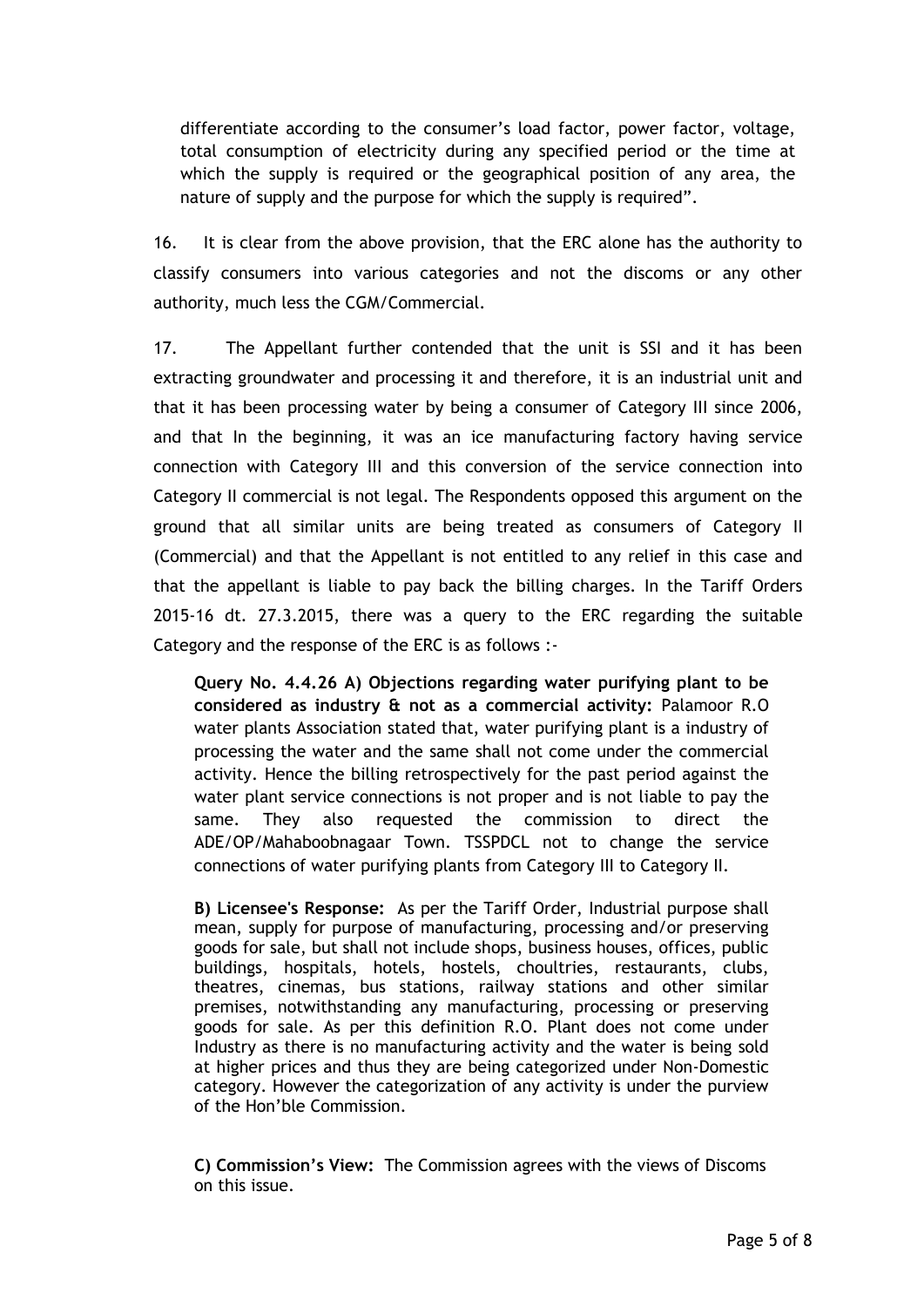18. It is clear from the above clarification of TSERC that the Appellant unit which is a Reverse Osmosis plant/water processing plant does not come within the purview of the term industry, as no manufacturing activity was involved and therefore, the Appellant falls within the LT Category II and not LT Category III. Thus the claim of Appellant that the unit is a manufacturing unit and that it was rightly categorized as LT Category III (Industry) is untenable. On the other hand, the claim of the Respondents that the Appellant unit does not fall within the term 'Industry' and therefore, the unit has to be considered as a consumer of LT Category II(Commercial) and accordingly billed is legal and as per the statutory provision which has to be upheld.

19. The next question to be decided is about the backbilling on the basis of the change from the Category LT III(Industrial) to Category II (Commercial) of the Appellant unit. It was ADE/OP who issued backbilling assessment order dt. 5.9.2014 stating that pursuant to the inspection by AAE on 5.9.2014 at 1.30 P.M , the category of the Appellant service connection was found actually to be LT Category II and not LT Category III and based on this interpretation, he issued backbilling assessment notice for the period from 7.8.2012 to 5.9.2014 for Rs 2,76,920/- which was acknowledged by the Appellant on 30.10.2014.

20. The Appellant questioned the billing with back date much prior to the assessment order dt. 5.9.2014 on the ground that the Respondents have no power to impose backbilling from 7.8.2012. Obviously, this date is taken from the date of Memo of CGM, COMMERCIAL of CPDCL.

21. Originally under the clause 3.4.1 of GTCS in the case of reclassification of the consumer category, the backbilling was permitted for 3 months in the case of domestic and agricultural categories and 6 months in the case of other categories. This clause 3.4.1 of GTCS was amended by the proceeding No.APERC/SECY/96/20114 dt. 31.5.2014 and the amended provision is as follows:

For Clause 3.4.1, of GTCS the following clause shall be substituted, namely:-

"3.4.1 where a consumer has been classified under a particular category and is billed accordingly and it is **subsequently found that the classification is not correct** (subject to the condition that the consumer does not alter the category/purpose of usage of the premises without prior intimation to the Designated Officer of the Company), **the consumer will be informed through a**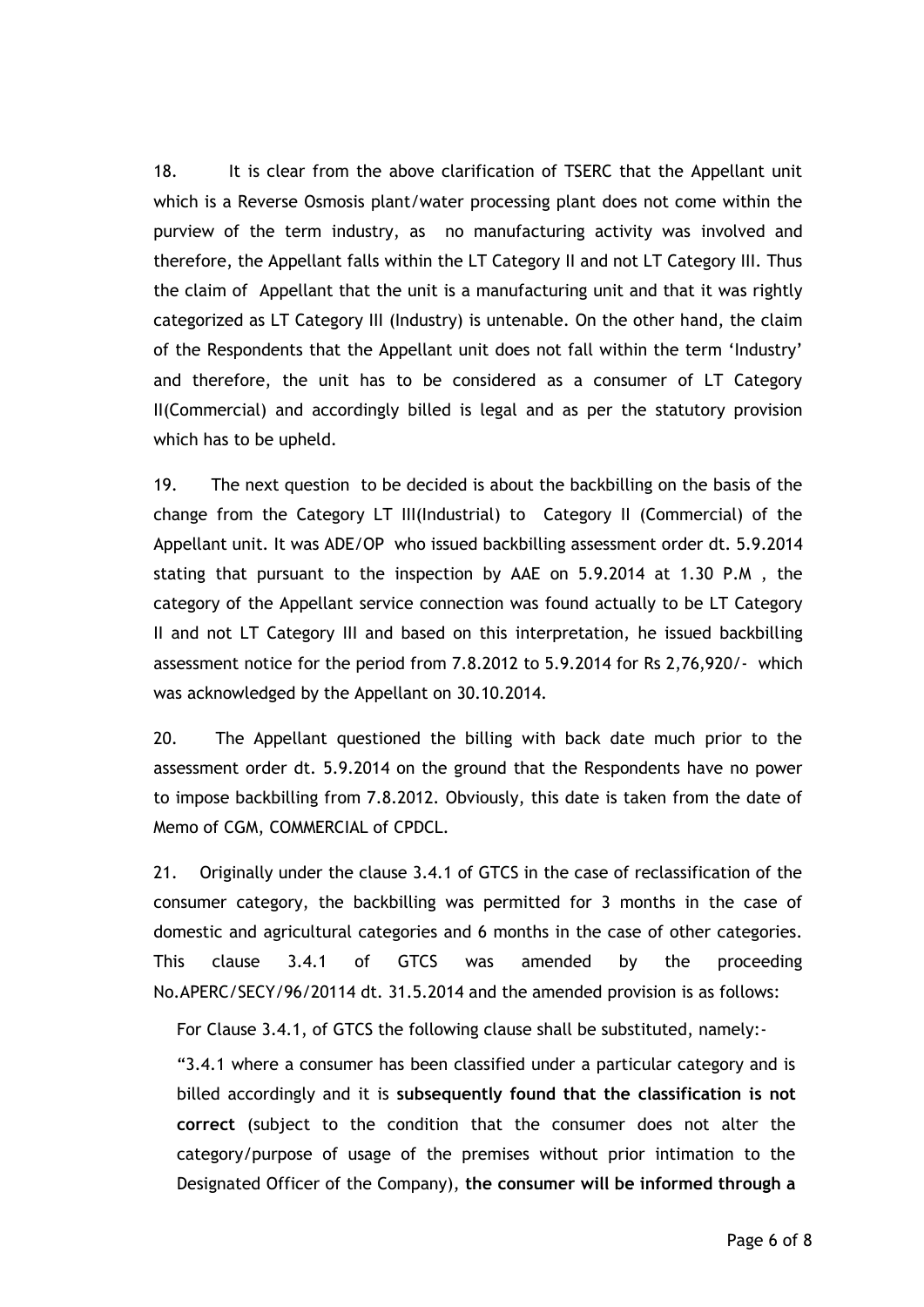**notice, of the proposed reclassification, duly giving him an opportunity to file any objection within a period of 15 days.** The Company after due consideration of the consumer's reply if any, may alter the classification and suitably **revise the bills if necessary, even with retrospective effect, the assessment shall be made for the entire period during which such reclassification is needed, however, the period during which such reclassification is needed cannot be ascertained, such period shall be limited to a period of twelve months immediately preceding the date of inspection**."

22. The above provision makes it crystal clear that the reclassification shall be effective with retrospective effect and the assessment shall be made for the entire period during which such reclassification is made. It is also clear that if during the period of reclassification, cannot be ascertained, such period shall be limited to the period of twelve months immediately preceding the date of inspection.

23. In the present case, the period during the reclassification is ascertainable and therefore, backbilling can be done for the entire period and not merely for 12 months immediately preceding the date of inspection. The contention of the Appellant regarding backbilling is untenable, in view of the latest clarification of ERC in Tariff Order 2015-16 dt. 27.3.2015. From the clear clarification of the ERC in the Tariff Order 2015-16, the licensee is entitled to categorize the unit of the Appellant as Category II (Commercial) and collect energy charges accordingly. Though the memo dt. 7.8.2012 of CGM/Commercial is not legal, the licensee is entitled to, under clause 3.4.1 of GTCS, to collect back billing charges in view of the change in the category of the Appellant form LT Category III (Industry) to LT Category II (Commercial).

24. The Appellant obviously had not concealed the activity of processing water and it was only subsequently in the Tariff Order 2015-16 dt. 27.3.2015, the clarification was given by the ERC which is a statutory clarification. The Appellant is found not at fault and therefore, directing the unit to pay the back billing amount in a lump sum at one time would work out hardship. Therefore, by virtue of clause 4.6 of Regulation No.5 of 2004 the Appellant can be granted instalments to pay the back billed amount of Rs 2,76,920/- and accordingly, the Appellant shall pay the back billed amount in 24 equal installments, starting from the month of September, 2015 apart from paying regular CC charges.